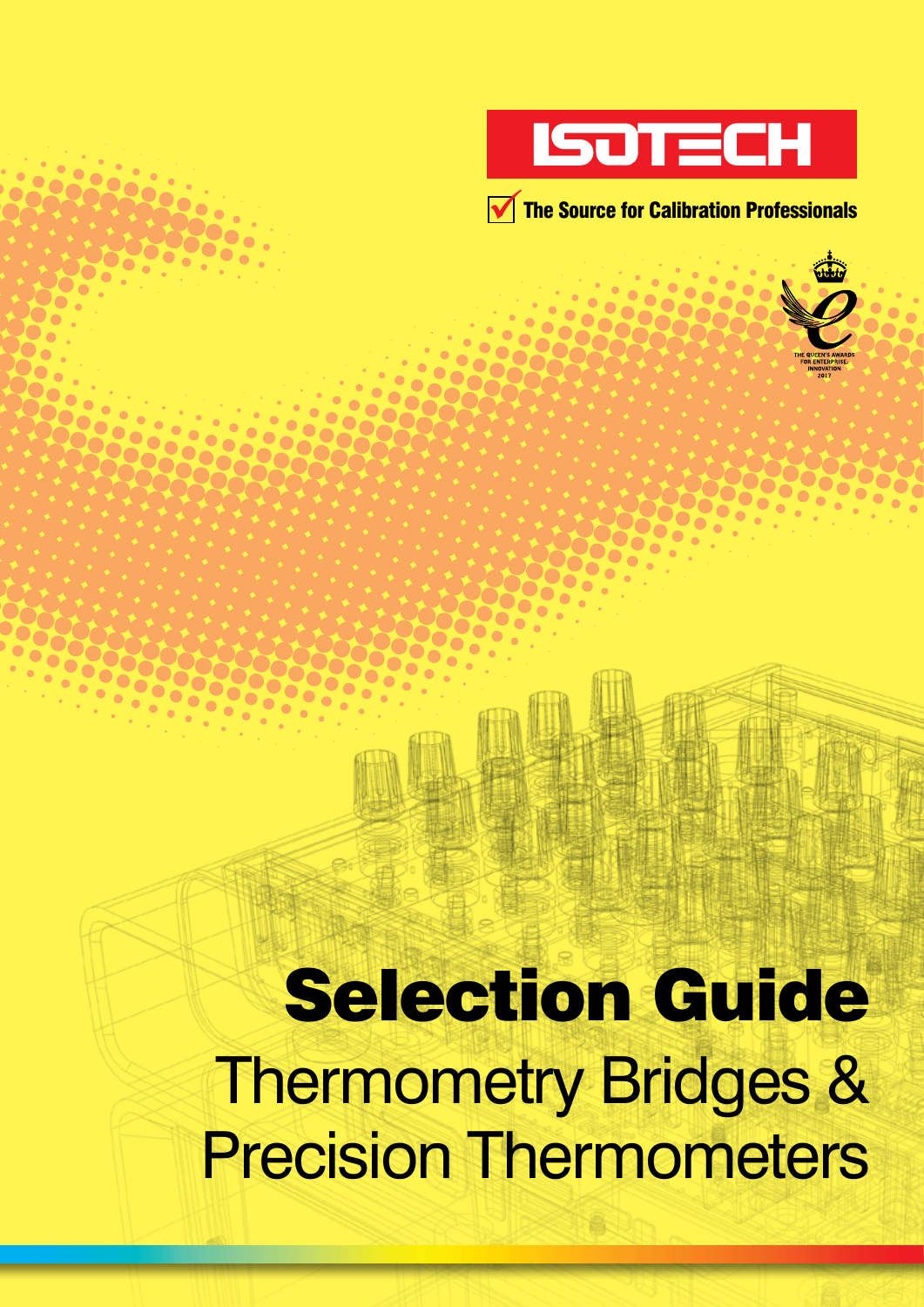# How to Select a Thermometry Bridge **Use this guide to avoid make costly mistakes when selecting a thermometry bridge**

**In order to make the best measurements laboratories use Thermometry Bridges to take ratio readings. In a secondary calibration laboratory for best practise a thermometer being calibrated is compared directly to a calibrated Standard Platinum Resistance Thermometer. In a primary laboratory the SPRT is compared to a temperature controlled Standard Resistor.**

Different vendors of thermometry bridges will all agree that, for best measurements, you use a ratio method. Whilst older bridges can only display ratio with long lines of digits newer bridges can display both ratio and compute temperature values from the ratio value.





It can be confusing to compare specifications between different manufacturers, especially between different types of bridges.

When Isotech launched the microK we took the view to give a transparent and conservative figure by specifying the accuracy with a single value to include all uncertainty sources, the key two being linearity and noise. For the four microK models this accuracy figure ranges from 0.017 to 0.5ppm

Every independent evaluation figure that we have seen has confirmed the microK performs better than we claim.

# What does this figure mean?

Quite simply with a microK 70 you can expect an accuracy <0.07ppm over the whole measuring range of the SPRT. At a ratio range close to unity, e.g. a 25.5 Ohm SPRT at the water triple point with a 25 Ohm Standard, the accuracy is four times better, 0.017ppm or 0.017mK,  $17\mu$ K.

| Accuracy     |                                         |                                         |
|--------------|-----------------------------------------|-----------------------------------------|
| <b>Model</b> | <b>Ratio</b><br><b>Accuracy</b><br>ppm* | <b>Accuracy</b><br>(Whole Range)<br>ppm |
| microK GOLD  |                                         | < 0.03                                  |
| microK 70    | 0.017                                   | 0.07                                    |
| microK 125   | 0.03                                    | 0.125                                   |
| microK 250   | 0.06                                    | 0.25                                    |
| microK 500   | 0.125                                   | 0.5                                     |

# What Does a Laboratory Need?

Of course this depends on the laboratory and should be assessed by the laboratory manager. In general though it has been our experience that most laboratories are looking to upgrade and make measurements with smaller uncertainties. One older design of AC Bridge that has been popular in the past claims a performance of 0.1ppm and this is widely seen as a bench mark figure.

The microK 70 easily exceeds this benchmark and brings extra benefits as explained elsewhere including lower cost, great reliability, ease of use, zero drift, USB Interface, expandability…

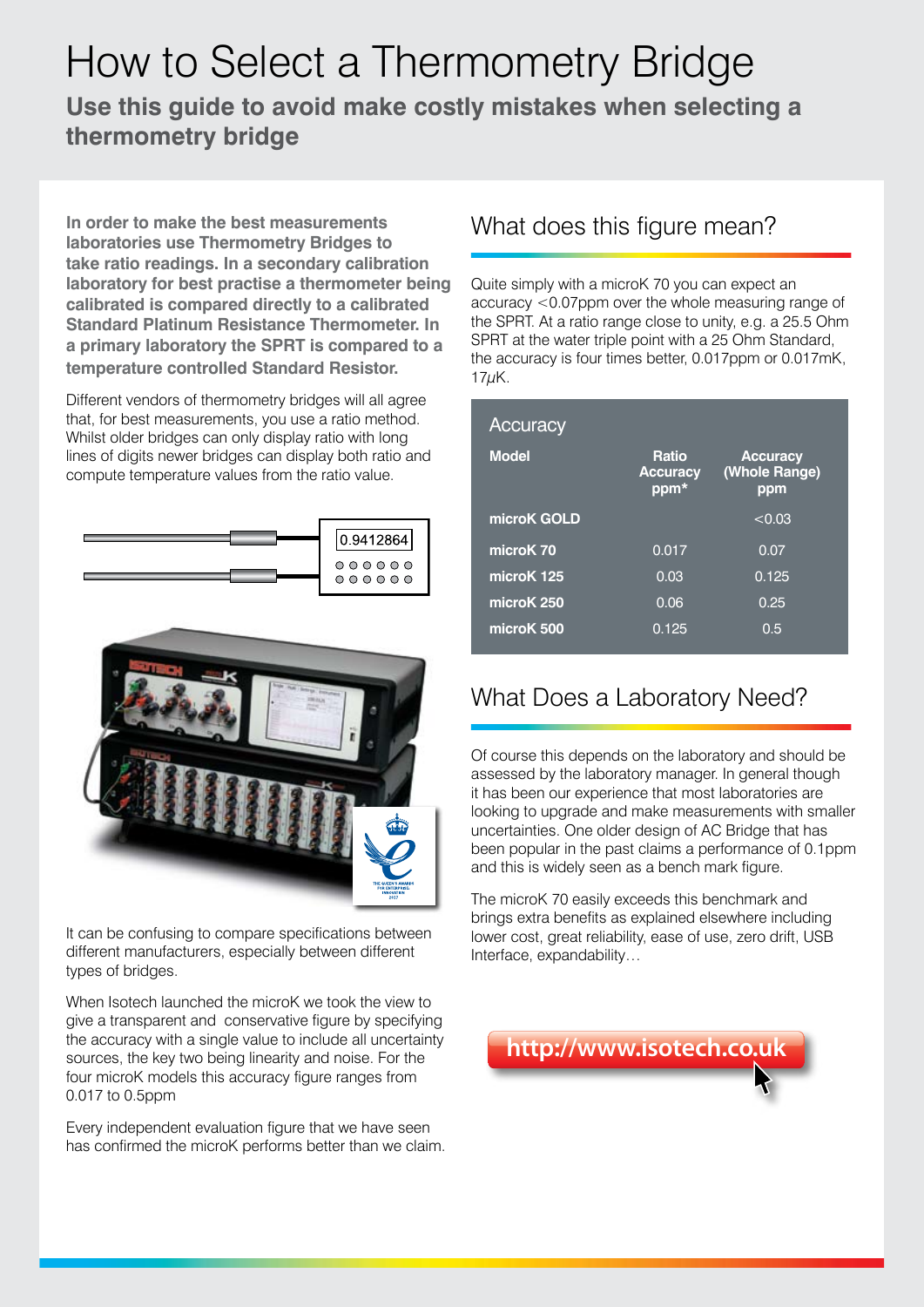#### ■ Zero Drift in Ratio Measurement

The microK is drift free in ratio measurement, having no "tweak pots" such as on AC Bridges to correct for flux leakage. No offsets in software or "self calibration" it is inherently drift free. For more details ask for the paper "Using a Substitution Topology to Eliminate the Effect of Common Model Errors in Resistance Measurement", or download from our website.

#### ■ Thermocouple Measurements

The microK family can all measure voltage as well as resistance and resistance ratio, so the microK can

be used with thermocouples in addition to resistance thermometers, to an accuracy of 0.25µV.

#### ■ Low Noise

**www.isotech.co.uk**

**and Versatility**

The microK uses a new type of ADC, licensed from theNational Physical Laboratory (NPL), which combined with low noise amplifiers means that a lower measurement uncertainty is achieved in a shorter time; see "Noise Performance of the microK" on the web.

*More Data at: http://www.isotech.co.uk/microk* The new **microK** family of precision thermometry bridges **of Accuracy, Stability**

# How to Select a Precision Thermometer

For applications where accuracies of <1ppm are not required Isotech Precision Thermometers can be used; the milliK has performance to 5ppm, 0.005°C over range for a PRT.

#### ■ A Guide to Thermometer Selection

Like thermometry bridges the best thermometers use a technique to eliminate thermal EMFs. Thermal EMFs are generated as the result of dissimilar metals and temperature gradients.

Simple thermometers with a fixed polarity DC measuring current cannot eliminate thermal EMF errors, at high temperatures with industrial PRTs the error can be in the range 0.3 - 1°C or even greater.

# Why Choose the milliK?



#### ■ Eliminates Thermal EMF Errors

The milliK uses fast current reversal technology and solid state switching to eliminate thermal EMFs avoiding the errors that occur with fixed DC instruments.

#### ■ Wide Sensor Choice and High Accuracy

Whether measuring temperature, or calibrating sensors the milliK can support SPRTs, PRTs, Thermocouples, Thermistors and 4 - 20mA transmitters - all to high accuracy, to 0.003°C for a PRT at 0°C.

#### n **Expandable**

The milliK can be expanded with up to 32 expansion channels, the millisKanner has 8 inputs, each configurable for SPRT, PRT, Thermistor or Thermocouple with no loss of accuracy.

#### n **Logging**

The milliK can store 180 days of data internally, or a lifetime of data to a USB Drive.

# Precision Thermometer Check List

- *Eliminate Thermal EMFs*
- *Support all Thermometer Types*
- *PRT, Thermocouple, Thermistor and 4 20mA*
- *High Accuracy, 3mK at 0°C*
- *Data Logging to USB*
- *Isolated Sensor Inputs*